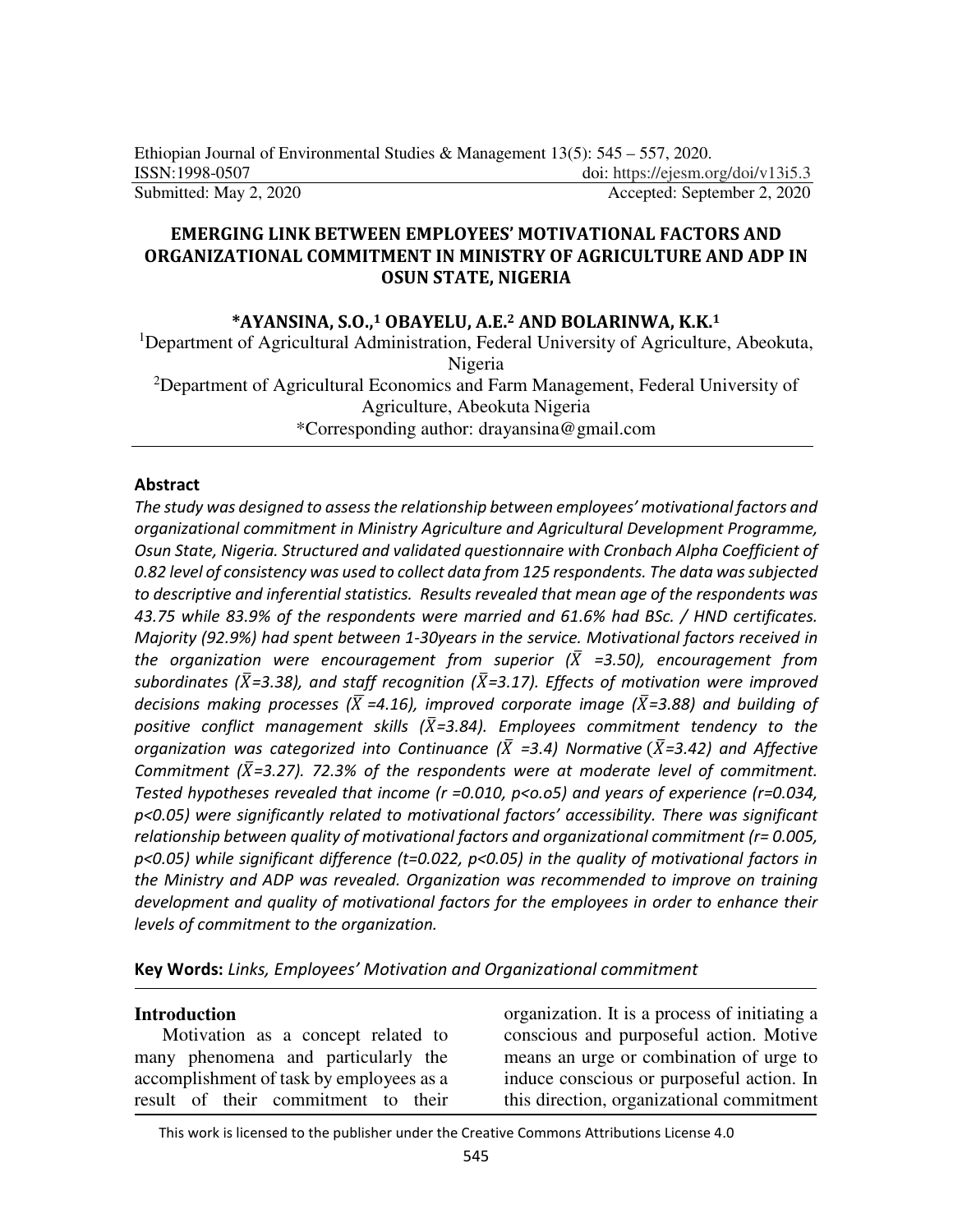of employees is mostly being deterred by unethical attitudes of many organizations' managers towards work relating issues of their employees. Their inability to records and reward the performance and commitment of their workers adequately de-motivate employees at work. Osabiya (2015) considered, organizational commitment as workers' physical and psychological commitment to the achievement of goals and ideals of an organization that he or she belongs to, whatever may be the source of this feeling of commitment. According to George and Sabapathy (2011). Organizational commitment refers to an individual's loyalty or bond to his or her organization. Motivating staff is always leadings to opportunity of broaden their skill to match up with the organizational demands. Munir *et al*. (2015) opined that, major duty of a successful organization is to maintain the continuity of the work in a powerful manner and assist the industry to survive and meet up with his corporate responsibilities.

When more consideration is made to this, the success of any faces of the business can be traced to ability of managers to provide a motivating environment as an encouragement to commit its workers to the organization. The challenge for managers in most today's business is to keep the staff motivated and performing well in the work place. Motivation is giving people incentive that cause them to act in desired ways while Nelson (2013) described it as the process of arousing and sustaining goal-directed behavior. In this manner, managers and administrators have to know the behavior of each one of the employees and what might motivate them individually. In this regard, by understanding workers' desire,

administrators can determine what incentive to use in order to motivate them. The primary aim of many organizations is to benefit from positive employees' behavior in the workplace by supporting a win-win situation for both the company and workers. Organizational commitment from this point of view is characterized by employee's acceptance of organizational goals and their willingness to exert effort on behalf of the organization. Miller, (2003) also states that organizational commitment is a state in which an employee identifies with a particular organization and its goal, and wishes to maintain membership in the organization. Organization commitment is however evaluated to be the degree to which an employee is desired to maintain membership of the organization due to interest and association with the organization's goals and values.

Porter and Lawler (1968) have developed Vroom's expectancy theory into a more comprehensive theory of work motivation. According to their theory, the effort expended on task will depend on the value of rewards for performing the job well and the expectation that the rewards will follow. In this model, what Vroom called 'instrumentality' is simply labeled '' the effort performance link'' which depends on individual perception, this as well means the degree to which the individual feels that what they are required to do is consistent with the perception of their role. In the same direction, there is a substantial goal-performance relationship when people are devoted and committed to their goals. (Locke and Latham, 2002).

Consequently, the continuous need for motivation by employees from their employers and the need for organizational commitment from employees by employers need to be balanced for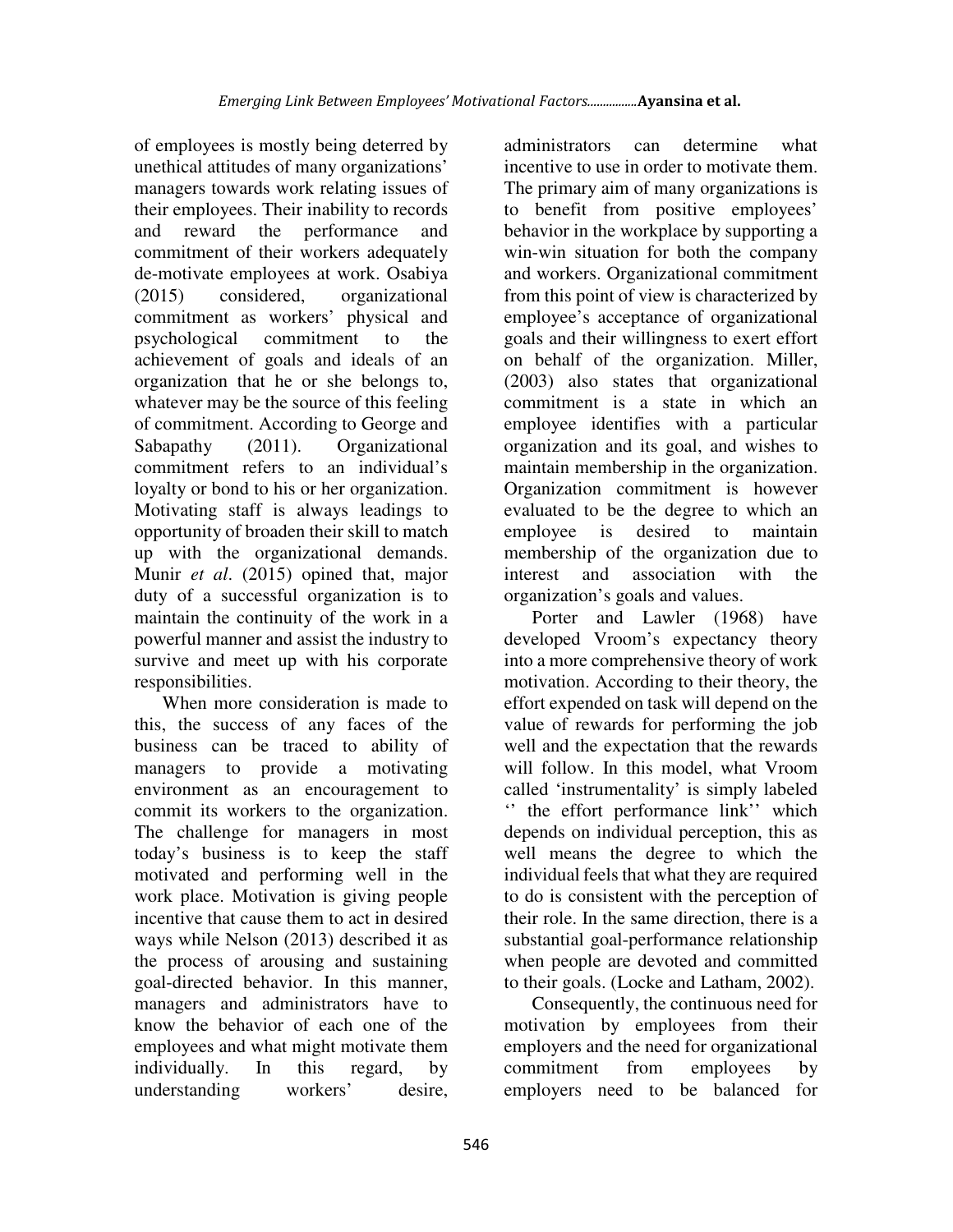optimum productivity. When employees are motivated to work, they tend to be consistent with their duty, feel satisfied to carry out their daily activities and protecting the organizational properties and accountable to the organization when it comes into play. It is against this backdrop that this study is designed to make an assessment of the emerging link between employees' motivation and organizational commitment in the Ministry of Agriculture and Agricultural Development Programme in Osun State, Nigeria.

# **Methodology**

The study was carried out in the Ministry of Agriculture and Agricultural Development programme, Osun State, Nigeria. Osun State is located in southwestern part of Nigeria. It covers a land area of approximately 14,875 square kilometres. In term of location, Osun State lies between longitude 04° 00′ and 05° 05′ E and latitude 05° 58′ and 08° 07′ N. The state is bounded in the south by Ogun State; in the North by Kwara State; in the West by Oyo State; and in the East by Ondo and Ekiti States. A Multi- Stage sampling procedure was involved in the selection of one hundred and twenty five (125) respondents (25.51%) from the population of four hundred and ninety (490) employees in the two organizations. Stage one consists of purposeful selection of the organizations. In stage two and three, stratified and simple random sampling method were used for selection of departments and employees (respondent) respectively. In order to ascertain the validity of the instrument

used for data collection for the study, the instruments' content was scrutinized through the experts' judgement and to check the overall reliability of the questionnaire, it was subjected to the Chronbach's Alpha of internal consistence. The value obtain for the Chronbach's Alpha coefficient was 0.82, which proves that the reliability of the instrument used for the investigation was high enough to produce a valid and vibrant results.

Data were collected on socioeconomic characteristics of the respondents which were measured on ordinal and nominal levels; Qualities of employees' motivational factors was taken on standardized specific factors according to Rizwan *et al*. (2005) and Shadare *et al*. (2009) and measured on 5-point Likert type of scale of minimum score of 15 and maximum score of 75. Effect of motivation on organizational commitment was taken on 15 question items and also measured on 5 point Likert type of scale at a minimum score of 15 and maximum score of 75 while organizational commitment was measured by adopting 24 question items developed by Allen and Meyer (1990) with the scale of strongly agree, Agree, undecided, disagree and strongly disagree.

Data collected for this study was subjected to both descriptive and inferential statistics. Descriptive Statistics such as frequency counts, percentage and mean score were used for the presentation of the objectives while Chi-Square, Correlation Analysis and Independent Ttest were utilized to test the study hypotheses.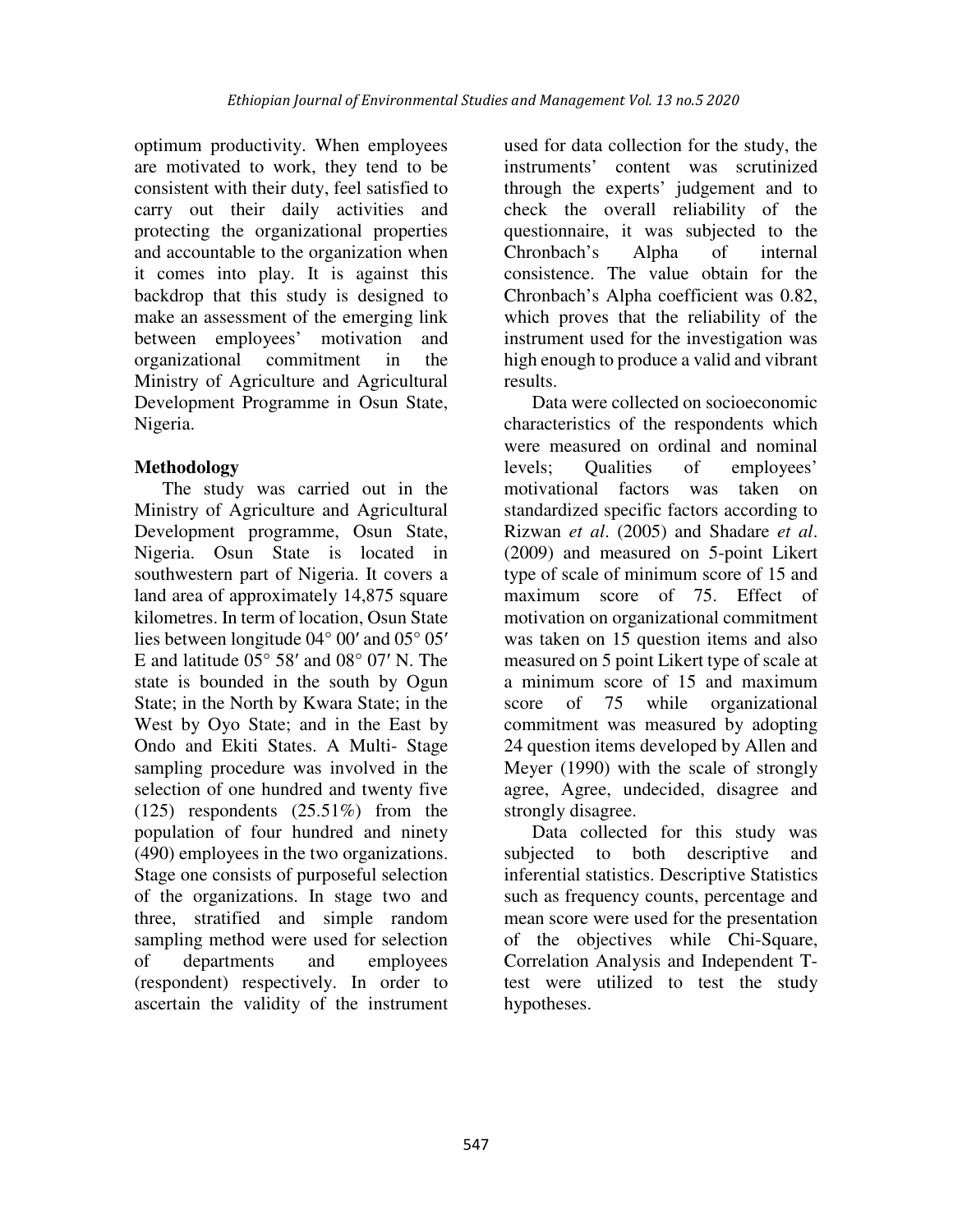*Emerging Link Between Employees' Motivational Factors................***Ayansina et al.**

| Agricultural   | Department                   | Total Population of | Respondents selected |
|----------------|------------------------------|---------------------|----------------------|
| organizations  |                              | <b>Staff</b>        |                      |
| Ministry of    | Tree Crop project            | 32                  | 7                    |
| Agriculture    | Administrations and supplies | 38                  | 8                    |
|                | Produce service              | 26                  |                      |
|                | Research and statistics      | 35                  | 9                    |
|                | <b>Veterinary Services</b>   | 14                  | 8                    |
|                | Livestock                    | 48                  | 8                    |
|                | <b>Fisheries</b>             | 42                  | 9                    |
|                | Agricultural services        | 30                  | 8                    |
|                | Finance and Accounting       | 20                  | 10                   |
|                | Youth Engagement             | 15                  | 9                    |
|                | Total                        | 300                 | 83                   |
| <b>OSSADEP</b> | Agricultural research and    | 45                  | 9                    |
|                | extension                    |                     |                      |
|                | Administration               | 30                  | 10                   |
|                | Finance                      | 25                  | 6                    |
|                | Commercial services          | 42                  | 9                    |
|                | Planning                     | 48                  | 8                    |
|                | Total                        | 190                 | 42                   |
|                | Grand Total                  | 490                 | 125                  |

Table 1: Distribution of the Respondents according to their Department and Organizations

## **Result and Discussion**  *Socioeconomic Characteristics of the Respondents*

As depicted in table 2, the socioeconomic characteristics of the respondents were captured. According to the result, the mean age of the respondents was 43.75 + 9.5 with 33.0% fell within the age bracket of 31-40years and 32.11% between 41-50years. Others were 27.7% and 7.1% that fell between 51-60years and less than 30years respectively. This result implies that respondents were mostly youths and hence, should have strength to perform better on their jobs. The result is in line with Williams, 1984 and Rogers (1968) who declared younger age to be positively associated with ability to undertake vigorous activities on the job. Further on the table is sex distribution, which depicts that 53.6% were male while 46.4% were female. Results show that male tends to be more involved in agribusiness and related specializations than female employees. This is supported by lrving *et al*. (1997) who postulated men to be more committed to organizational

work than women. On marital agenda, 83.9% of the respondents were married; 11.6% were single while 2.7% were widow. Only 1.80% were divorcees. Result shows that majority of the respondent were married. The result is supported by Bameke (2012), who reported that there are more married researchers in Agricultural Research Institutes in Nigeria. Further on socioeconomic characteristics. educational level and years of experience were investigated. As shown on the table, majority (61.6%) possessed either B. Sc or HND certificates, 16.1% had OND/NCE and 14.3% were Master degree holders. Findings show that employees were well educated and must be committed to their duties. This result is supported by Ogunfiditimi and Meretiwon (1981) who attributed educational level to the success of agricultural works. On the year of experience, it was revealed that 42.0% had been working in the organization for about 10years about 50% between 11-30years while only 7.1% of the respondents had been in the services of the organization for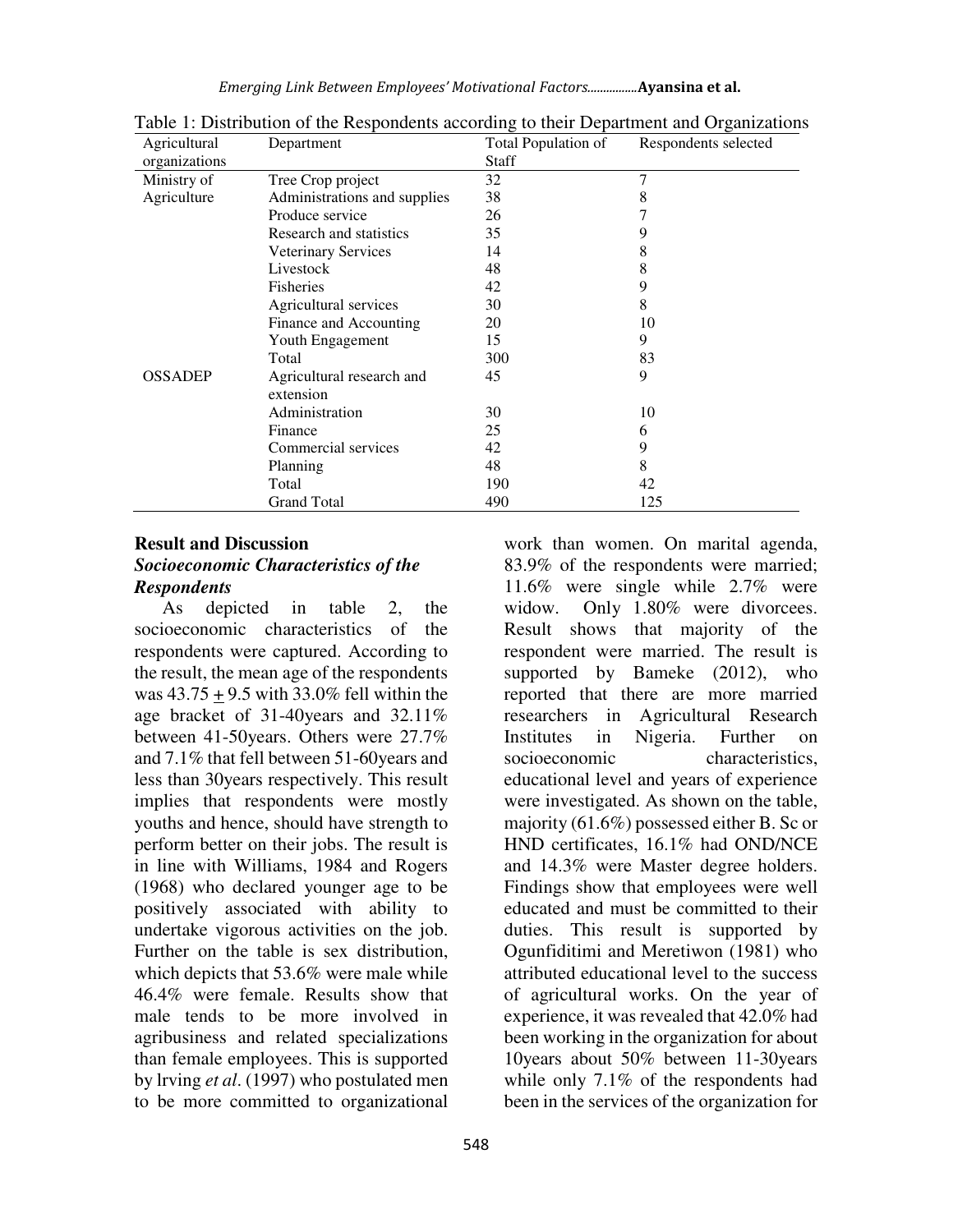about 30years. This result shows that the work environment is conducive and hence promotes the employees' commitment to their organization. The finding confirms the assertions of Li *et al.* (2007) that employees with less or equal to 10years of working experience are seen to be less stressed because they are in initial years of their career making and enjoying their jobs maximally. Results on income profile of the respondents revealed that 33.0%

earned below  $\mathbb{N}41,000$  monthly, 45.6% earned between  $\frac{1441.000}{100,000}$  to 100,000, 13.4% took between N101,000 – N140,000. It was only 6.3% of the respondents who earned above  $\text{H}160,000$ monthly. This result implies that majority among the respondent earned averagely in the organization and which will have a great deal on their commitment to the organization if not properly addressed.

| Variables                  | Frequency      | Percentage | Mean  | Standard deviation |
|----------------------------|----------------|------------|-------|--------------------|
| Age (years)                |                |            |       |                    |
| $\leq 30$                  | $\,8\,$        | 7.1        |       |                    |
| $31 - 40$                  | 37             | 33.0       |       |                    |
| $41 - 50$                  | 36             | 32.1       | 43.75 | 9.42               |
| $51 - 60$                  | 31             | 27.7       |       |                    |
| Sex                        |                |            |       |                    |
| Male                       | 60             | 53.6       |       |                    |
| Female                     | 52             | 46.4       |       |                    |
| Marital status             |                |            |       |                    |
| Single                     | 13             | 11.6       |       |                    |
| Married                    | 94             | 83.9       |       |                    |
| Divorced                   | $\sqrt{2}$     | 1.8        |       |                    |
| Widowed                    | $\overline{3}$ | 2.7        |       |                    |
| <b>Educational level</b>   |                |            |       |                    |
| <b>SSCE</b>                | 8              | 7.1        |       |                    |
| <b>OND/NCE</b>             | 18             | 16.1       |       |                    |
| BSc. / HND                 | 69             | 61.6       |       |                    |
| MSc. / MA                  | 16             | 14.4       |       |                    |
| PHD                        | $\mathbf{1}$   | 0.9        |       |                    |
| Working experience (years) |                |            |       |                    |
| $1 - 10$                   | 47             | 42.0       |       |                    |
| $11 - 20$                  | 28             | 25.0       |       |                    |
| $21 - 30$                  | 29             | 25.9       |       |                    |
| Above 30                   | 8              | 7.1        |       |                    |
| Income $(\mathbb{N})$      |                |            |       |                    |
| <b>Below 41000</b>         | 37             | 33.0       |       |                    |
| 41000-60000                | 17             | 15.2       |       |                    |
| 61000-80000                | 17             | 15.2       |       |                    |
| 81000-100000               | 17             | 15.2       |       |                    |
| 101000-120000              | 10             | 8.9        |       |                    |
| 121000-140000              | 5              | 4.5        |       |                    |
| 141000-160000              | $\sqrt{2}$     | 1.8        |       |                    |
| Above 160000               | $\overline{7}$ | 6.3        |       |                    |

Table 2: Socioeconomic characteristics of the Respondents

## *Quality of Employees Motivational Factors*

A need is a requirement for survival and well – being. Motivation of a person

depends on the strength of their needs. Result in table 3 depicts that the motivational encouragement received from superior ( $\bar{X} = 3.50, 1.05$ ) was the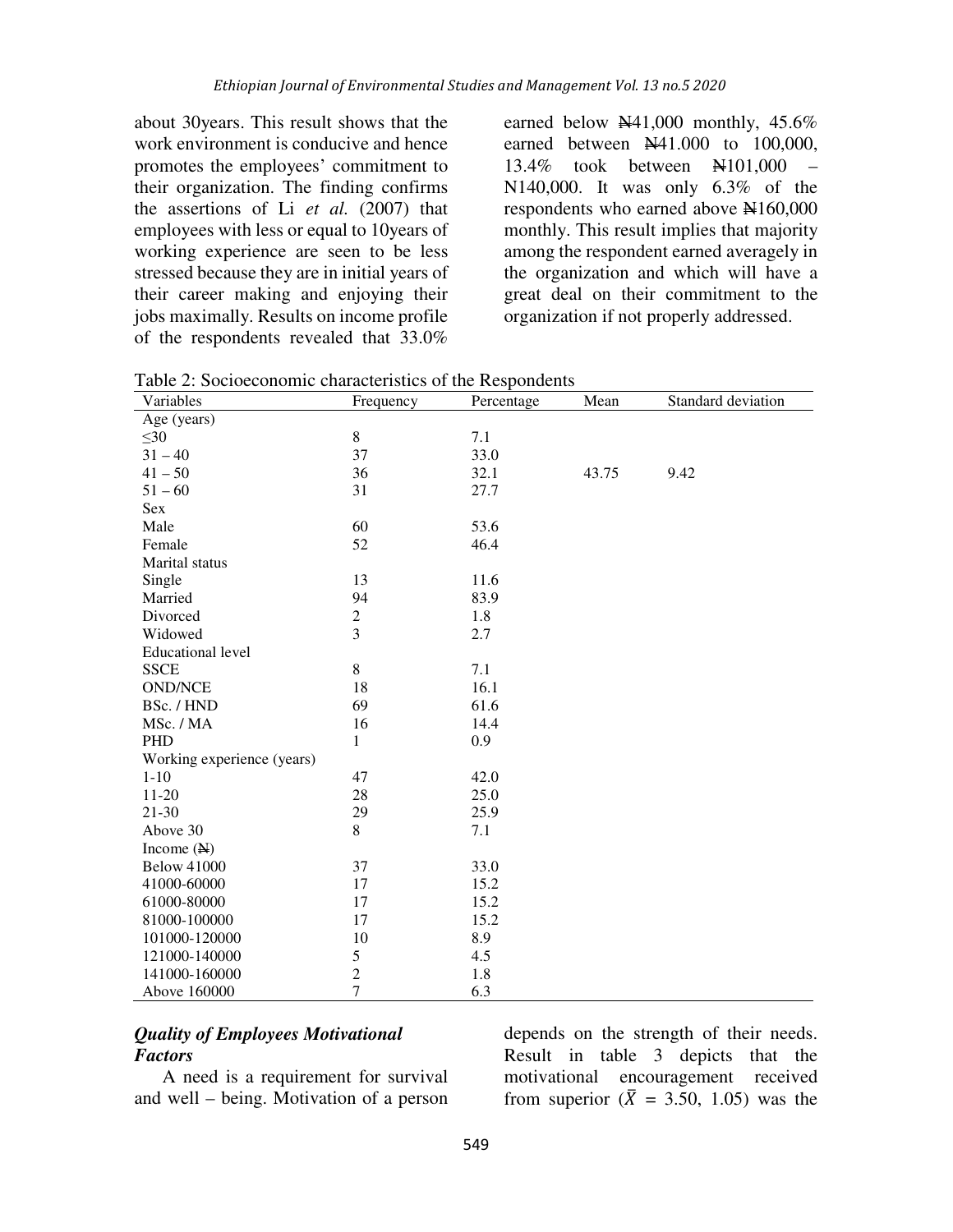most quality and cherished by the respondents. This is followed by encouragement by the subordinate  $(\bar{X}=3.38, 1.08)$ , effective recognition at works  $(\bar{X}=3.17,$  $1.15$ ), proper organizational structure  $(\bar{X}=3.13, 1.16)$ and bonus administration ( $\bar{X}$ =3.02, 1.19). Other notable motivational factors were good compensation package ( $\bar{X}$ = 2.93, 1.21), democratic management style ( $\bar{X}$  = 2.93, 1.300), good working environment  $(\bar{X}=2.92, 1.16)$ , appreciation for job well done  $(\bar{X}=2.9, 1.17)$ , promotion in the organization  $(\bar{X}=2.77, 1.34)$  and salary scheme  $(\bar{X}=2.75, 1.17)$ . The least in the record was training and development programme available  $(\bar{X}=2.69, 1.20)$ , improved retirement pension scheme

 $(\bar{X}=2.70, 1.40)$  and good health/Safety scheme  $(\bar{X}=2.73, 1.15)$ . Furthermore, employees were made into categories of motivations, 17.0% were highly motivated while 62.8% and 20.5 were in moderate and low motivation respectively. This result implies that majority (62.8%) were moderately motivated, while the quality of training, retirement pension scheme and; health/safety administration were poor. This results contradict Al-madi (2017), who recommended training as a substantial strategy for motivating workers. Right with quality motivational factors are fundamental to creation of organization effectiveness, commitment and success of the organizational goal.

Table 3: Quality of employees' motivational factors

|              | Quality Employees'                             | VU       | $\overline{U}$ | N        | D         | <b>VD</b> | $\bar{x}$ | S.D  |
|--------------|------------------------------------------------|----------|----------------|----------|-----------|-----------|-----------|------|
|              | <b>Motivational Factors</b>                    | $n(\%)$  | $n(\%)$        | $n(\%)$  | $n(\%)$   | $n(\%)$   |           |      |
| $\mathbf{1}$ | Encouragement received from<br>superiors       | 6(5.4)   | 14(12.5)       | 25(22.3) | 52 (46.4) | 15(13.4)  | 3.50      | 1.05 |
| 2            | Encouragement received from<br>subordinates    | 6(5.4)   | 20(17.9)       | 24(21.4) | 49 (42.8) | 13(11.6)  | 3.38      | 1.08 |
| 3            | Effective recognition at work<br>place         | 8(7.1)   | 26(23.2)       | 33(29.5) | 29(25.9)  | 16(14.3)  | 3.17      | 1.15 |
| 4            | Proper Organization structure                  | 13(11.6) | 20(17.9)       | 29(25.9) | 40(35.7)  | 10(8.9)   | 3.13      | 1.16 |
| 5            | <b>Bonus Administration</b>                    | 16(14.3) | 21(18.8)       | 29(25.9) | 37(33.0)  | 9(8.0)    | 3.02      | 1.19 |
| 6            | Good compensation package                      | 14(12.5) | 30(26.8)       | 28(25.0) | 28(25.0)  | 12(10.7)  | 2.95      | 1.21 |
| 7            | Democratic management style                    | 22(19.6) | 18(16.1)       | 32(28.6) | 26(23.2)  | 14(12.5)  | 2.93      | 1.30 |
| 8            | Good working environment                       | 10(8.9)  | 38 (33.9)      | 26(23.2) | 27(24.1)  | 11(9.8)   | 2.92      | 1.16 |
| 9            | Appreciation for work well done                | 17(15.2) | 22(19.6)       | 37(33.0) | 27(24.1)  | 9(8.0)    | 2.90      | 1.17 |
| 10           | Promotion in the Organization.                 | 26(23.2) | 26(23.2)       | 20(17.9) | 28(25.0)  | 12(10.7)  | 2.77      | 1.34 |
| 11           | Salary scheme                                  | 18(16.1) | 35(31.3)       | 20(17.9) | 35(31.3)  | 4(3.6)    | 2.75      | 1.17 |
| 12           | Conducive Performance<br>appraisal method      | 24(21.4) | 21(18.8)       | 35(31.3) | 24(21.4)  | 8(7.1)    | 2.74      | 1.22 |
| 13           | Good health and safety scheme                  | 14(12.5) | 42(35.7)       | 24(21.4) | 24(21.4)  | 8(7.1)    | 2.73      | 1.15 |
| 14           | Improved retirement pension<br>scheme          | 33(29.5) | 23(20.5)       | 10(8.9)  | 37(33.0)  | 9(8.0)    | 2.70      | 1.40 |
| 15           | Training and development<br>programs available | 22(19.6) | 31(27.7)       | 25(22.3) | 28(25.0)  | 6(5.4)    | 2.69      | 1.20 |
|              | Employees' motivational factors categorization |          |                |          |           |           |           |      |

|               | Employees monvational factors categorization |            |          |
|---------------|----------------------------------------------|------------|----------|
| Rating scores | Frequency                                    | Percentage | Decision |
| $\leq$ 35     |                                              | 20.5       | Low      |
| $36 - 55$     |                                              | 62.5       | Moderate |
| 56-75         |                                              | 7.0        | High     |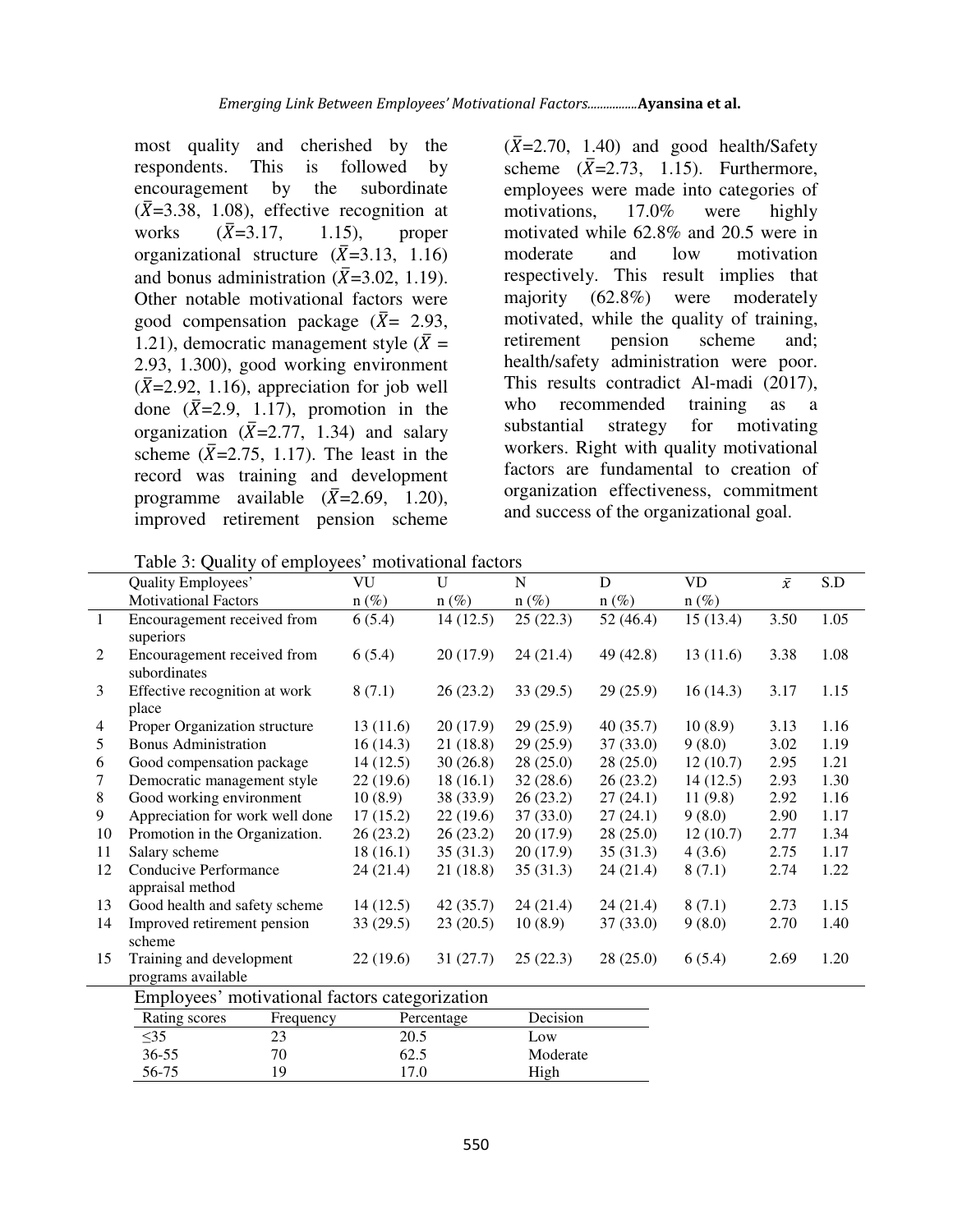# *Specific Effects of Motivation on Organization Commitment*

When workers are adequately motivated, they are tended to be committed and effective in the organization's operations. As revealed in table 4, motivation brought about improvement in the quality of decisions making processes in the organization  $(\bar{X}=4.6, 0.90)$ , promotes and improves overall image of the organization ( $\bar{X}$ =3.84, 0.97). Others were openness and enhanced communication  $(\bar{X}=3.82, 0.92)$ , promotion of spirit of team work and sense of responsibility  $(\overline{X}=3.80, 0.89)$ , enhanced cooperation ( $\bar{X}$ =3.78, 0.85) and satisfaction of organization policies  $(\bar{X}=3.77, 1.07)$ . The least in the results were development of competency at work  $(\bar{X}=3.67)$ . 09), Productivity and innovativeness  $(\bar{X}=3.70, 1.06)$ , enhanced performance ( $\bar{X}$ =3.71, 1.03) and judicious utilization of scarce commodity ( $\bar{X}$ =3.72, 1.06) among others. The results further show that 68.8% of the employees were in the high motivation effect while 27.7% and 3.6% of the employees were in moderate and low motivation effects. This result is in line with Guay *et al*. (2010) who assumed, that motivation assist in good decision-making process and assisting individual to operate in line with goal-oriented behavior and promote corporate image of the organization.

## *Organizational Commitment among the Employees*

Results in table 5 presents the organizational commitment levels of the

employees. The mean continuance commitment was 3.46 while having desired to stay put in the organization  $(\bar{X}=3.64, 1.13)$ , feeling of not leaving the organization ( $\bar{X}$ =3.64, 1.18) and feeling too hard even, if wanted  $(\overline{X}=3.58, 1.18)$ were the major attributes under the continuance commitment mode. Affective commitment had the mean of 3.27, and the major affective commitment characteristics were organization having a great deal of personal meaning to me  $(\bar{X})$ = 3.57, 1.48), not thinking of attaching to another organization ( $\bar{X}$ =3.45, 1.15) and feeling happy to spend the rest of my career in the organization were the major attributes under the sub-heading. In Normative commitment,  $(\overline{X}=3.71, 1.29)$ , thought that things were better with workers' career  $(\bar{X}=3.71, 1.29)$ , thought that people move from company to company too often  $(\overline{X}=3.66, 1.24)$  and feeling that loyalty is moral obligation required  $(\overline{X}=3.53, 1.20)$  were also the major attributes. Level of organizational commitment revealed that 25.9% and 72.3% of the employees were highly and moderately committed to the organization while only 1.8% were in low level of the commitment to the organization. This result is in line with Miller (2003) who states that "high organization commitment means identifying with ones employing organization. Hence, the willingness to stay in an organization is an attribution of a moral commitment associated with the normative dimension of commitment (Meyer and Allen, 1997).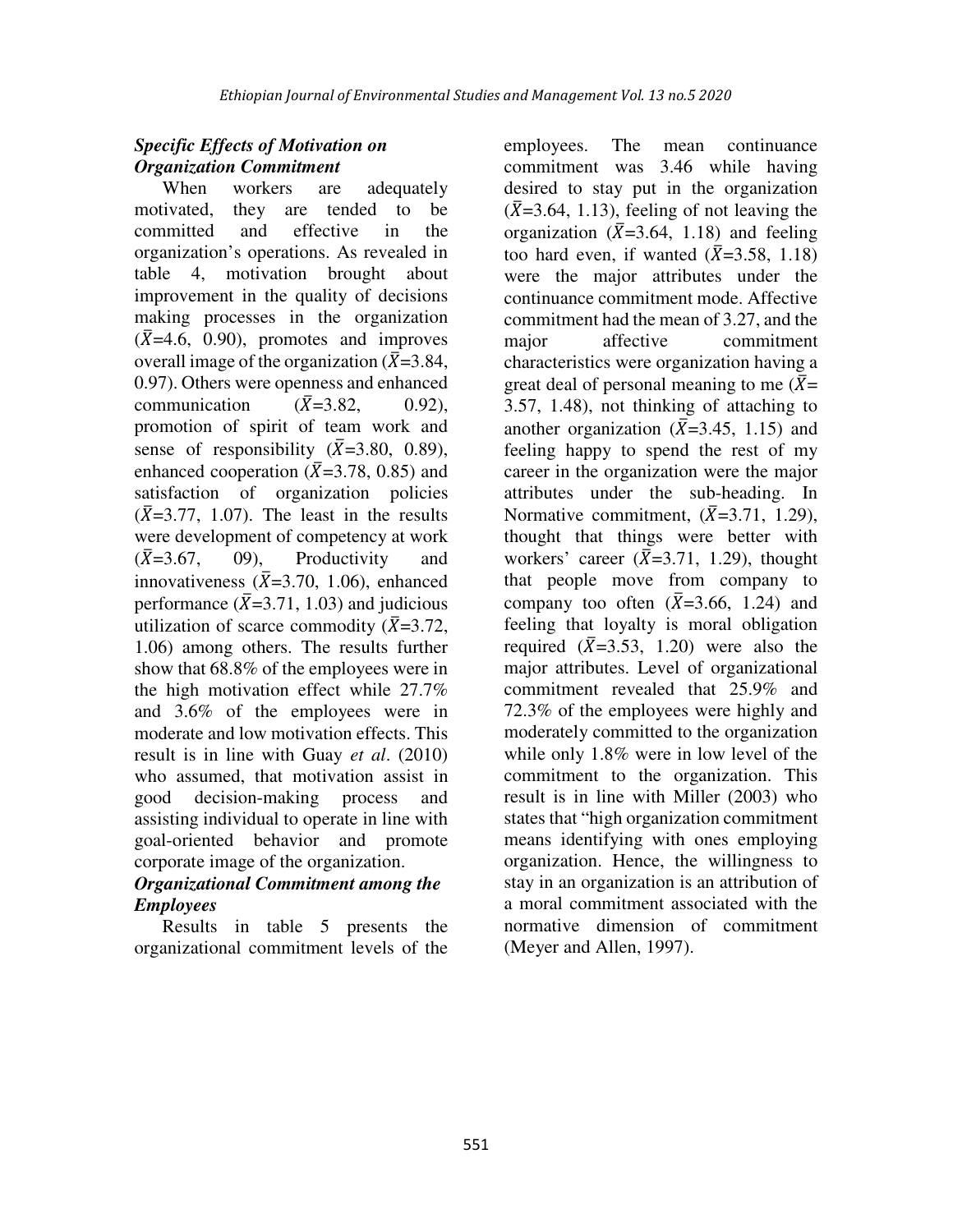| Emerging Link Between Employees' Motivational Factors Ayansina et al. |  |  |  |
|-----------------------------------------------------------------------|--|--|--|
|-----------------------------------------------------------------------|--|--|--|

|                | raoic +. Specific informational Effects on Organizational Communities<br>Specific Motivational effects | <b>SD</b>           | D                   | U        | $\mathbf{A}$ | <b>SA</b> | $\bar{x}$ | S.D  |
|----------------|--------------------------------------------------------------------------------------------------------|---------------------|---------------------|----------|--------------|-----------|-----------|------|
|                |                                                                                                        | $n(\%)$             | $n(\%)$             | $n(\%)$  | $n(\%)$      | $n (\%)$  |           |      |
| $\mathbf{1}$   | There is improvement in the quality<br>of decisions making processes                                   | $\overline{2(1.8)}$ | $\overline{5(4.5)}$ | 10(8.9)  | 51(45.5)     | 44(39.3)  | 4.16      | 0.90 |
| $\mathfrak{2}$ | It promotes and improve the overall<br>image of the organization.                                      | 4(3.6)              | 13(11.6)            | 9(8.0)   | 53 (47.3)    | 33(29.5)  | 3.88      | 1.08 |
| 3              | Building of positive conflicts<br>management skills                                                    | 2(1.8)              | 12(10.7)            | 15(13.4) | 56(50.0)     | 27(24.1)  | 3.84      | 0.97 |
| $\overline{4}$ | Brings about improved openness<br>and enhanced communication within<br>the organization                | 0(0.0)              | 13(11.6)            | 20(17.9) | 53 $(47.3)$  | 26(23.2)  | 3.82      | 0.92 |
| 5              | It enhances employees' spirit of<br>team work and sense of<br>responsibility                           | 3(2.7)              | 7(6.3)              | 19(17.0) | 64 (57.0)    | 19(17.0)  | 3.80      | 0.89 |
| 6              | Reduction in employees'<br>discrimination within the<br>organization.                                  | 0(0.0)              | 12(10.7)            | 26(23.2) | 48 (42.9)    | 26(23.2)  | 3.79      | 0.92 |
| $\tau$         | Brings about enhanced cooperation<br>between management and staffs.                                    | 1(0.9)              | 10(8.9)             | 19(17.0) | 65(58.0)     | 17(15.2)  | 3.78      | 0.85 |
| $\,8\,$        | Brings about satisfaction with the<br>organizational policies.                                         | 3(2.7)              | 14(12.5)            | 19(17.0) | 46(41.1)     | 30(26.8)  | 3.77      | 1.07 |
| 9              | There is enhance home and office<br>management capabilities                                            | 2(1.8)              | 9(8.0)              | 27(24.1) | 51(45.5)     | 23(20.5)  | 3.75      | 0.94 |
| 10             | There is reduced level of negligence<br>and performance drudgery.                                      | 2(1.8)              | 13(11.6)            | 19(17.0) | 54 (48.2)    | 24(21.4)  | 3.75      | 0.98 |
| 11             | There is high level of transparency<br>within the organization                                         | 2(1.8)              | 14(12.5)            | 16(14.3) | 59 (52.7)    | 21(18.8)  | 3.74      | 0.97 |
| 12             | There is judicious utilization of<br>organization's scarce commodity                                   | 3(2.7)              | 13(11.6)            | 25(22.3) | 42(37.5)     | 29(25.9)  | 3.72      | 1.06 |
| 13             | Leads to enhanced employees'<br>performances                                                           | 1(0.9)              | 18(16.1)            | 19(17.0) | 48 (42.9)    | 26(23.2)  | 3.71      | 1.03 |
| 14             | There is high Organizational<br>productivity and innovativeness                                        | 2(1.8)              | 17(15.2)            | 22(19.6) | 43 (38.4)    | 28(25.0)  | 3.70      | 1.06 |
| 15             | Development of individual<br>employees' competency at work                                             | 3(2.7)              | 18(16.1)            | 19(17.0) | 46(41.1)     | 26(23.2)  | 3.67      | 1.09 |

Table 4: Specific Motivational Effects on Organizational Commitment

SD = Strongly disagree, D = Disagree, U = Undecided, A = Agree, SA = Strongly agree,  $\bar{x}$  = Mean, S.D = Standard Deviation

| Effects of motivation on organizational commitment categorization |  |  |
|-------------------------------------------------------------------|--|--|
|                                                                   |  |  |

| Rating score Frequency | Percentage | Decision |
|------------------------|------------|----------|
| $\leq$ 35              | 3.6        | Low      |
| $36 - 55$              | 27.7       | Moderate |
| 56-75                  | 68 R       | High     |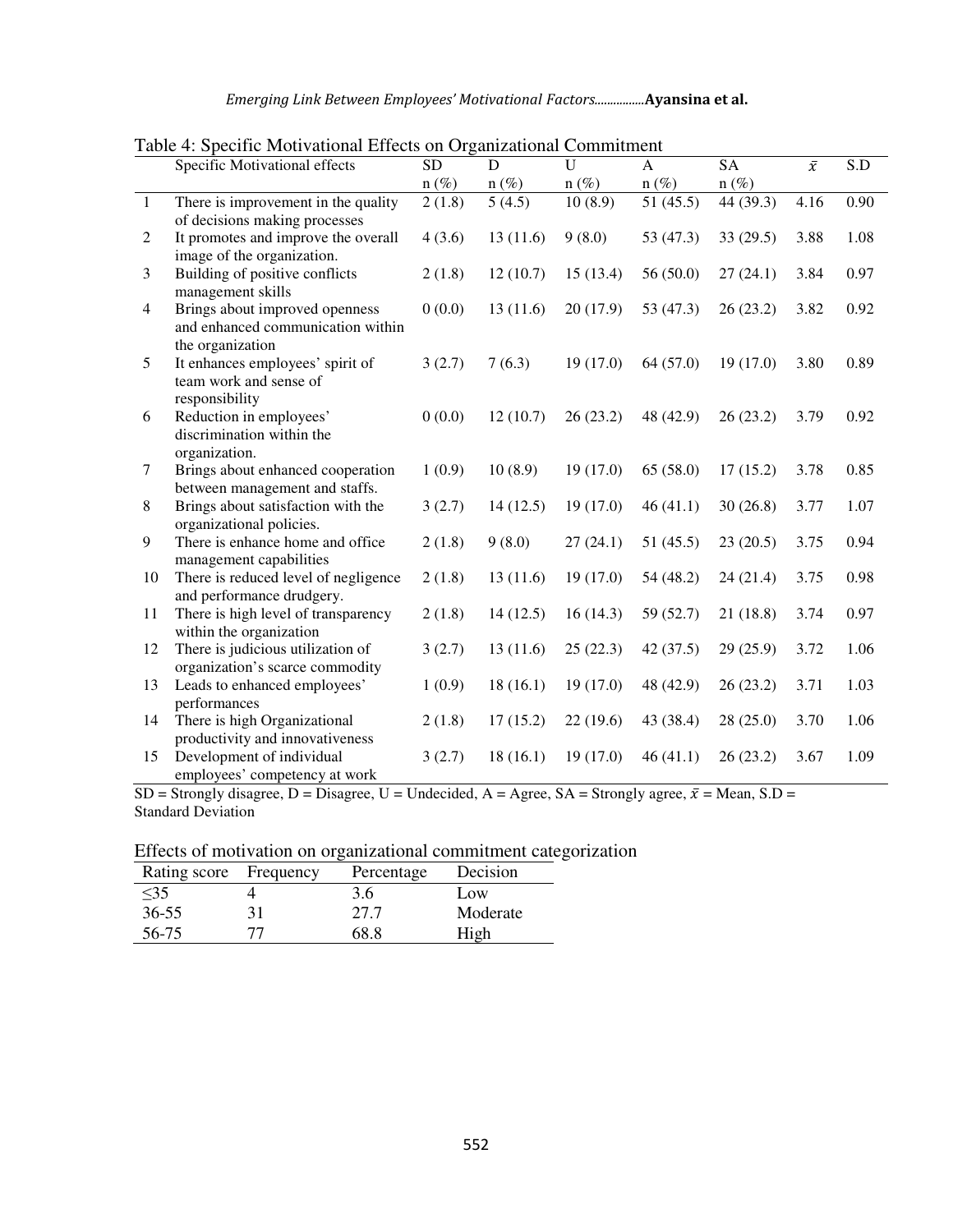*Ethiopian Journal of Environmental Studies and Management Vol. 13 no.5 2020* 

|              | <b>Organizational Commitment</b>                                         | <b>SD</b> | D         | <b>UD</b> | A         | <b>SA</b> | $\bar{\chi}$ | S.D  |
|--------------|--------------------------------------------------------------------------|-----------|-----------|-----------|-----------|-----------|--------------|------|
|              |                                                                          | $n(\%)$   | $n(\%)$   | $n(\%)$   | $n(\%)$   | $n(\%)$   |              |      |
|              | <b>Continuance Commitment</b>                                            |           |           |           |           |           | 3.46         |      |
| $\mathbf{1}$ | Right now, staying at my organization                                    | 3(2.7)    | 18(16.0)  | 26(23.2)  | 34(30.4)  | 31(27.7)  | 3.64         | 1.13 |
|              | is a matter of necessity as much as                                      |           |           |           |           |           |              |      |
|              | desire.                                                                  |           |           |           |           |           |              |      |
| 2            | I feel I have too few options to                                         | 4(3.6)    | 18(16.1)  | 25(22.3)  | 31(27.7)  | 34(30.4)  | 3.64         | 1.18 |
|              | consider leaving this organization                                       |           |           |           |           |           |              |      |
| 3            | It would be very hard for me to leave                                    | 6(5.4)    | 17(15.2)  | 24(21.4)  | 36(32.1)  | 29(25.9)  | 3.58         | 1.18 |
| 4            | my job right now, even if I wanted to.<br>One of the few consequences of | 5(4.5)    | 16(14.3)  | 27(24.1)  | 37(33.0)  | 27(24.1)  | 3.58         | 1.14 |
|              | leaving this organization would be                                       |           |           |           |           |           |              |      |
|              | scarcity of available alternatives.                                      |           |           |           |           |           |              |      |
| 5            | It wouldn't be too costly for me if I                                    | 8(7.1)    | 19(17.0)  | 29(25.9)  | 27(24.1)  | 29(25.9)  | 3.45         | 1.24 |
|              | leave my organization now                                                |           |           |           |           |           |              |      |
| 6            | Too much in my life will be disrupted                                    | 9(8.0)    | 22(19.6)  | 26(23.2)  | 29(25.9)  | 26(23.2)  | 3.37         | 1.26 |
|              | If I decided to leave my organization                                    |           |           |           |           |           |              |      |
|              | now                                                                      |           |           |           |           |           |              |      |
| $\tau$       | One of the major reasons I continued to                                  | 10        | 23(20.5)  | 21(18.8)  | 38 (33.9) | 20(17.9)  | 3.31         | 1.24 |
|              | work here is that leaving would require                                  | (8.9)     |           |           |           |           |              |      |
|              | considerable personal sacrifice-another                                  |           |           |           |           |           |              |      |
|              | organization may not match the overall                                   |           |           |           |           |           |              |      |
|              | benefits I have here.                                                    |           |           |           |           |           |              |      |
| $8\,$        | I am not afraid of what might happen if                                  | 17        | 22(19.6)  | 27(24.1)  | 26(23.2)  | 20(17.9)  | 3.09         | 1.33 |
|              | I quit my job without having another                                     | (15.2)    |           |           |           |           |              |      |
|              | one lined up<br>Normative commitment                                     |           |           |           |           |           | 3.42         |      |
| 9            | Things were better in the days when                                      | 7(6.3)    | 17(15.2)  | 20(17.9)  | 26(23.2)  | 42(37.5)  | 3.71         | 1.29 |
|              | people stayed with the organizations                                     |           |           |           |           |           |              |      |
|              | most of their career                                                     |           |           |           |           |           |              |      |
| 10           | I think people these days move from                                      | 6(5.4)    | 18(16.1)  | 21(18.8)  | 30(26.8)  | 37(33.0)  | 3.66         | 1.24 |
|              | company to company too often                                             |           |           |           |           |           |              |      |
| 11           | One of the major reasons i continue to                                   | 5(4.5)    | 23(20.5)  | 20(17.9)  | 36(32.1)  | 28(25.0)  | 3.53         | 1.20 |
|              | work for this organization is that I                                     |           |           |           |           |           |              |      |
|              | believe that loyalty is important and                                    |           |           |           |           |           |              |      |
|              | therefore feel a sense of moral                                          |           |           |           |           |           |              |      |
|              | obligation to remain.                                                    |           |           |           |           |           |              |      |
| 12           | I was taught to believe in the value of                                  | 6(5.4)    | 19(17.0)  | 32(28.6)  | 30(26.8)  | 25(22.3)  | 3.44         | 1.17 |
|              | remaining loyal to one organization.                                     |           |           |           |           |           |              |      |
| 13           | I do not think wanting to be 'company                                    | 6(5.4)    | 22(19.6)  | 35(31.3)  | 29(25.9)  | 20(17.9)  | 3.31         | 1.14 |
|              | man' or 'company woman' is sensible                                      |           |           |           |           |           |              |      |
| 14           | anymore<br>Jumping from organization to                                  | 9(8.0)    | 17(15.2)  | 37(33.0)  | 34 (30.4) | 15(13.4)  | 3.26         | 1.12 |
|              | organization does not seem at all                                        |           |           |           |           |           |              |      |
|              | ethical to me                                                            |           |           |           |           |           |              |      |
| 15           | I do not believe that a person must                                      | 17        | 18(16.1)  | 26(23.2)  | 23(20.5)  | 28(25.0)  | 3.24         | 1.39 |
|              | always be loyal to his/her organization                                  | (15.2)    |           |           |           |           |              |      |
| 16           | If I got another offer for a better job, I                               | 16        | 19 (17.0) | 30(26.8)  | 24(21.4)  | 23(20.5)  | 3.17         | 1.33 |
|              | would not feel it was right for me to                                    | (14.3)    |           |           |           |           |              |      |
|              | leave my organization.                                                   |           |           |           |           |           |              |      |
|              | Affective Commitment                                                     |           |           |           |           |           | 3.27         |      |
| 17           | This organization has a great deal of                                    | 16        | 15(13.4)  | 14(12.5)  | 23(20.5)  | 44 (39.3) | 3.57         | 1.48 |
|              | personal meaning to me                                                   | (14.3)    |           |           |           |           |              |      |

Table 5: Organizational commitment level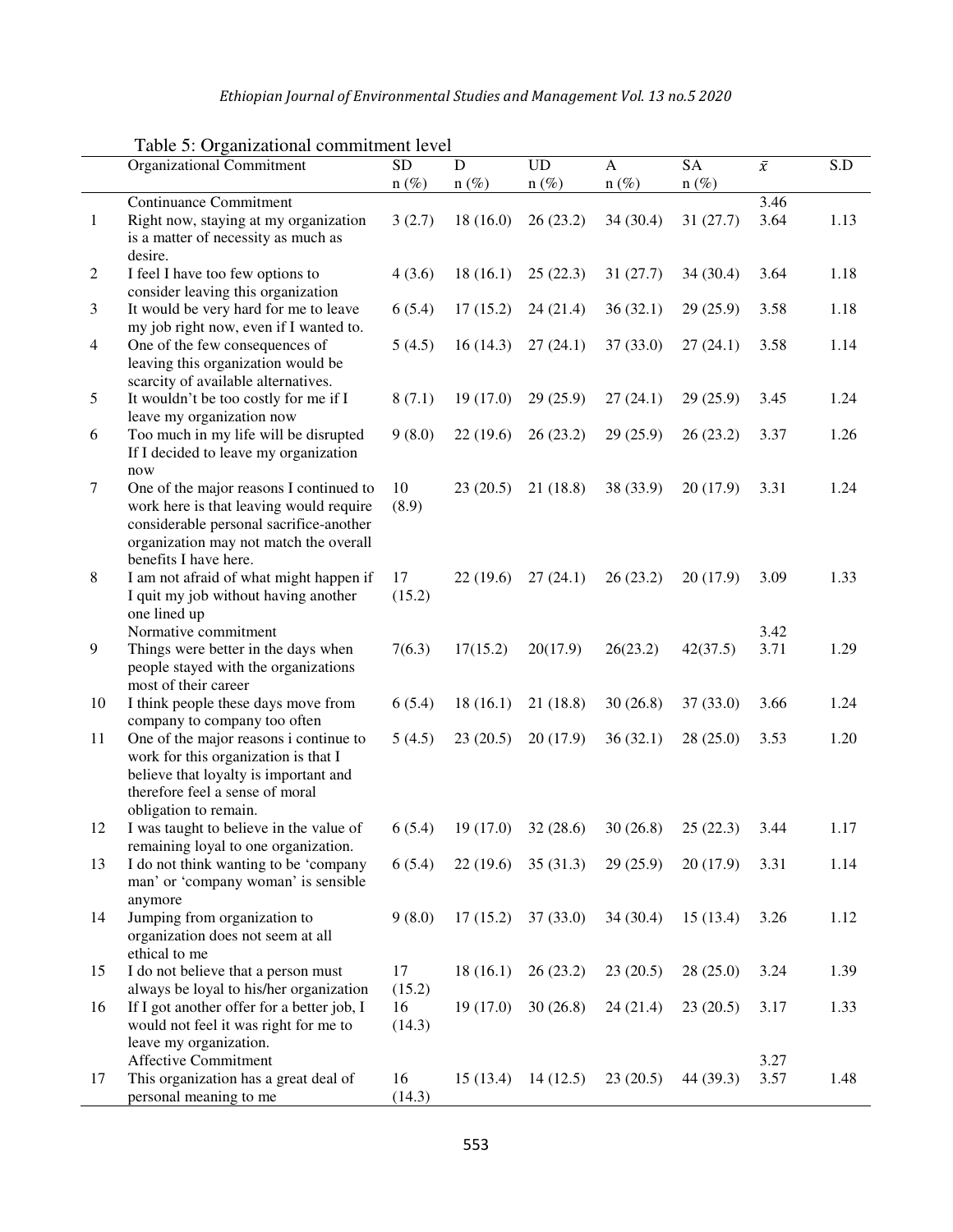| 18 | I think I could easily be attached to<br>another organization as I am to this one | 8 (7.1) | 16(14.3)  | 27(24.1)  | 42(37.5)  | 19 (17.0) | 3.45 | 1.15 |
|----|-----------------------------------------------------------------------------------|---------|-----------|-----------|-----------|-----------|------|------|
| 19 | I would be very happy to spend the rest                                           | 17      | 12(10.7)  | 23(20.5)  | 30(26.8)  | 30(26.8)  | 3.39 | 1.38 |
|    | of my career with this organization                                               | (15.2)  |           |           |           |           |      |      |
| 20 | I enjoy discussing my organization                                                | 10      | 19 (17.0) | 22(19.6)  | 49 (43.8) | 12(10.7)  | 3.30 | 1.15 |
|    | with people outside                                                               | (8.9)   |           |           |           |           |      |      |
| 21 | I really feel this organization's problem                                         | 11      | 32(28.6)  | 18 (16.1) | 30(26.8)  | 21 (18.8) | 3.16 | 1.30 |
|    | are my own                                                                        | (9.8)   |           |           |           |           |      |      |
| 22 | I do not feel emotionally attached to                                             | 12      | 28(25.0)  | 28(25.0)  | 18(16.1)  | 26(23.2)  | 3.16 | 1.33 |
|    | this organization                                                                 | (10.7)  |           |           |           |           |      |      |
| 23 | I do not feel like part of the family at                                          | 12      | 29(25.9)  | 32(28.6)  | 20 (17.9) | 19 (17.0) | 3.05 | 1.25 |
|    | my organization                                                                   | (10.7)  |           |           |           |           |      |      |
| 24 | I do not feel a sense of strong                                                   | 21      | 17(15.2)  | 31 (27.7) | 21 (18.8) | 22(19.6)  | 3.05 | 1.37 |
|    | belonging to my organization                                                      | (18.8)  |           |           |           |           |      |      |

 $SD =$  Strongly Disagree, D = Disagree, U = Undecided, A = Agree, SA = Strongly agreed.  $\bar{x}$  = Mean, S.D = Standard Deviation

| Organizational Commitment categorization |  |  |
|------------------------------------------|--|--|
|                                          |  |  |
|                                          |  |  |

| Rating score | Frequency | Percentage | Decision |
|--------------|-----------|------------|----------|
| $<$ 56       |           | 1.8        | Low      |
| 57-88        |           | 72.3       | Moderate |
| 89-120       | 29.       | 25.9       | High     |

#### *Testing of the Study Hypotheses*

Pearson product moment correlation analysis was utilized to test the relationship between respondents' socioeconomic characteristics and quality of motivational factors. As depicted in table 5, results revealed that income level  $(r = 0.010, p < 0.05)$  and years of experience  $(r = 0.034, p<0.05)$  were significantly related to of motivational factors provided by the organization. This result implies that the more the income

and years of employees' experience, the more the employees' accessibility to the motivational factors in the organization. The result agreed with Stanley (2012) that money and incentive generally have the dominancy to magnetize, refrain and motivate individual towards higher performance, and that the fact that employees fear losing their job makes money an extremely effective motivator because it is indispensable for survival in an economy.

|                                                              |  |  |  |  |  |  |  |  | Table 6: Pearson Product Moment Correlation analysis on selected respondents' socio- |  |
|--------------------------------------------------------------|--|--|--|--|--|--|--|--|--------------------------------------------------------------------------------------|--|
| economic characteristics and quality of motivational factors |  |  |  |  |  |  |  |  |                                                                                      |  |

| Variable                    | Correlation    | P. Value | Decision        |
|-----------------------------|----------------|----------|-----------------|
|                             | Coefficient(r) |          |                 |
| Income                      | 0.242          | 0.010    | Significant     |
| Years of working experience | 0.304          | 0.034    | Significant     |
| Age-Educational level       | 0.028          | 0.769    | Not Significant |

## *Pearson Product moment correlation Analysis of employees' motivation and organizational commitment*

The relationship between the employees' motivational factor and

organizations commitment was also investigated with PPMC, result revealed that positive and significant relationship (r  $= 0.005$ , p $< 0.05$ ) was obtained. This result revealed that good quality of motivational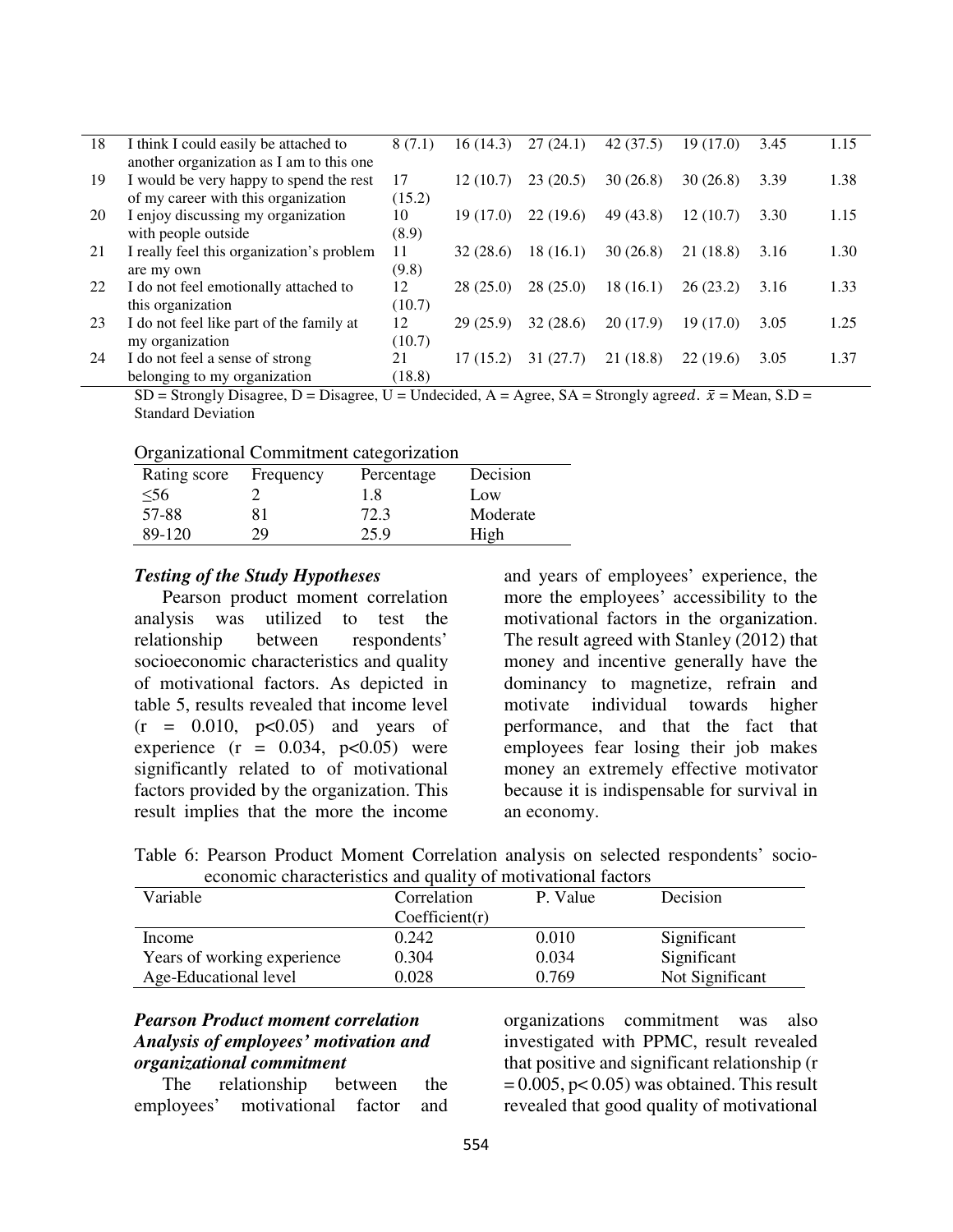factors in an organization will go a long way to effect high commitment of the employees to the organization. This result is in line with Kurose (2013) who posit

that a natural way to motivate workers at any level is to offer them psychological incentive and financial inducements.

Table 7: Pearson product moment correlation Analysis of employees' motivation and organizational commitment

| <b>Variables</b>                                   |       | P-value | Decision    |  |
|----------------------------------------------------|-------|---------|-------------|--|
| Employees' motivational factors and organizational | 0.263 | 0.005   | Significant |  |
| commitment                                         |       |         |             |  |

## *Differences in the quality of motivational factors available to employees in the` ministry of Agriculture and ADP in Osun State*

Table 7 shows the result of T-Test analysis showing the differences in the motivational factors available in Osun State Ministry of Agriculture and Agricultural Development programme. The result revealed that there was a significant difference ( $t = 0.022$ ,  $p < 0.05$ ) in the motivational factors available in the study organizations. This result shows that despite, the fact that the two organization are owned by government in the same State, it is evident that administration of motivations was different. This difference might obviously due to differences in their managerial boards, goal and corporate mandates. This result is in line with skinner (1953) that employees' behaviour can be explained by consequences and differences in the environment, and therefore, not necessary to take for cognitive expectations or other factor than motivation.

Table 8: Analysis of Differences between the Quality of Motivational Factors Available to Employees of Ministry of Agriculture and ADP, Osun State

| .<br>$\ldots$ |             |       |       |         |       |             |  |
|---------------|-------------|-------|-------|---------|-------|-------------|--|
| Variable      | Location    | Mean  | S.D.  | T-Value | Sig   | Decision    |  |
| Quality of    | <b>OSMA</b> | 43.57 | 10.21 | 0.857   | 0.022 | Significant |  |
| Motivational  |             |       |       |         |       |             |  |
| Factors       |             |       |       |         |       |             |  |
| Available to  |             |       |       |         |       |             |  |
| Employee      |             |       |       |         |       |             |  |

### **Conclusion and Recommendation**

The most significant employees' management issues in recent time is motivation and reward scheme. Employee don't only want a good salary and benefit package, they also want to be recognized, valued and appraised for their good work. When they feel recognized and involved, they are less likely worry about money and security. The study was designed to investigate the emerging link between the employees' motivation and organizational

commitment in Osun state Ministry of Agriculture and Agricultural Development Programme. Structured and validated questionnaire was utilized to collect data from one hundred and twenty five selected respondents from the two organizations on their socioeconomic characteristics, quality and effect of motivation on organizational commitment and level of organizational commitment. Result revealed that income and years of experienced were significantly related to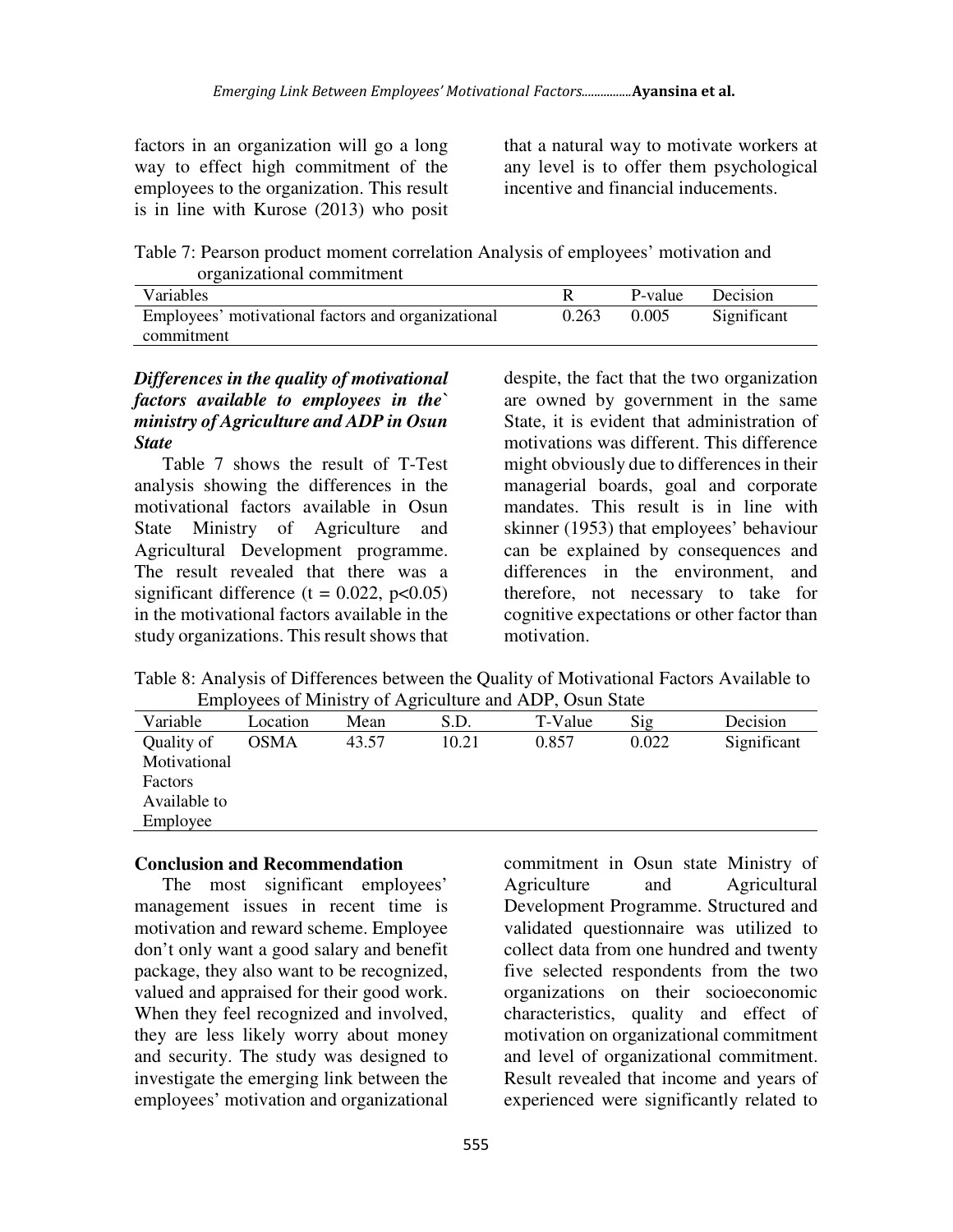organizational commitment. Quality of motivation was average; there was a high effect of motivation on organizational commitment while level of organizational commitment was moderate. Employees' motivation was positively and significantly related to employees' commitment and finally, result of independent T-test revealed significant differences in the quality of motivational factors in the Ministry of Agriculture and Agricultural Development Programme in Osun State, Nigeria.

Organization is recommended to boost the income and training development among the employees. Quality of motivational factors should be made Uniform in all sectors of Agriculture in the state since the goal is similar. Government is enjoined to re-evaluate and re-engineer the current motivational factors to a better and improved one so as to boost the commitment level of the employee in the organization to the higher level and hence, improved productivity.

# **References**

- Allen, N.J. and Meyer, J.P. (1990). Journal of Occupational Psychology Printed in Great Britain ©1990. The British Psychology
- Al-Madi, M., Wasay, E. and Malik, S. (2017). Impact of Employee Motivation on Customer Satisfaction: Study of Airline Industry in Pakistan. *Interdisciplinary Journal of Contemporary Research in Business, Institute of Interdisciplinary Business Research*, Vol. 4, No. 6.
- Bameke T.O.A (2012). Assessment of usage of social network tools among agricultural researchers in

Southwestern Nigeria. *Journal of Extension System,* 19(2):33-34.

- Guay, F., Chana, J., Ratelle, C.F., Marsh, H.W., Larose, S. and Boiving, M. (2010). Identified, and Controlled types of motivation for school subjects in young elementary school Children' *British Journal of Education Psychology*, 80(4): 711- 735
- Kurose, C. (2013). Motivation, behaviour and performance in work place. Washington D.C., George Washington University
- Irving, P.G., Coleman, D.F. and Cooper, C.L. (1997). Further assessment of a three components model of occupational commitment, generalizability and differences across occupations. *Journal of Applied Psychology*, 82: 444-452.
- Li, Y.X., Yang, X. and Shen, J.L. (2007). Relationship between teachers' sense of teaching efficacy and job burnout. *Psychological Science (China)*, 30: 952-954.
- Locke, E.A. and Latham, G.P. (2002). Building a practically useful theory of goal setting and task motivation. *American Psychology*, 57: 705-717.
- Meyer, J.P. and Allen, N.J. (1997), Commitment in the Workplace: Theory, Research, and Application, *Thousand Oaks, CA: Sage Publications*
- Miller, D. and Lee, J. (2001). The people make the processes. Commitment to Employees' Decision Making and Performance. *Journal of Management*
- Munir, S. and Mohammed, S. (2012). The impact of Job satisfaction on organization commitment: A study of faculty members of private sector universities, 3(11): 799-808.